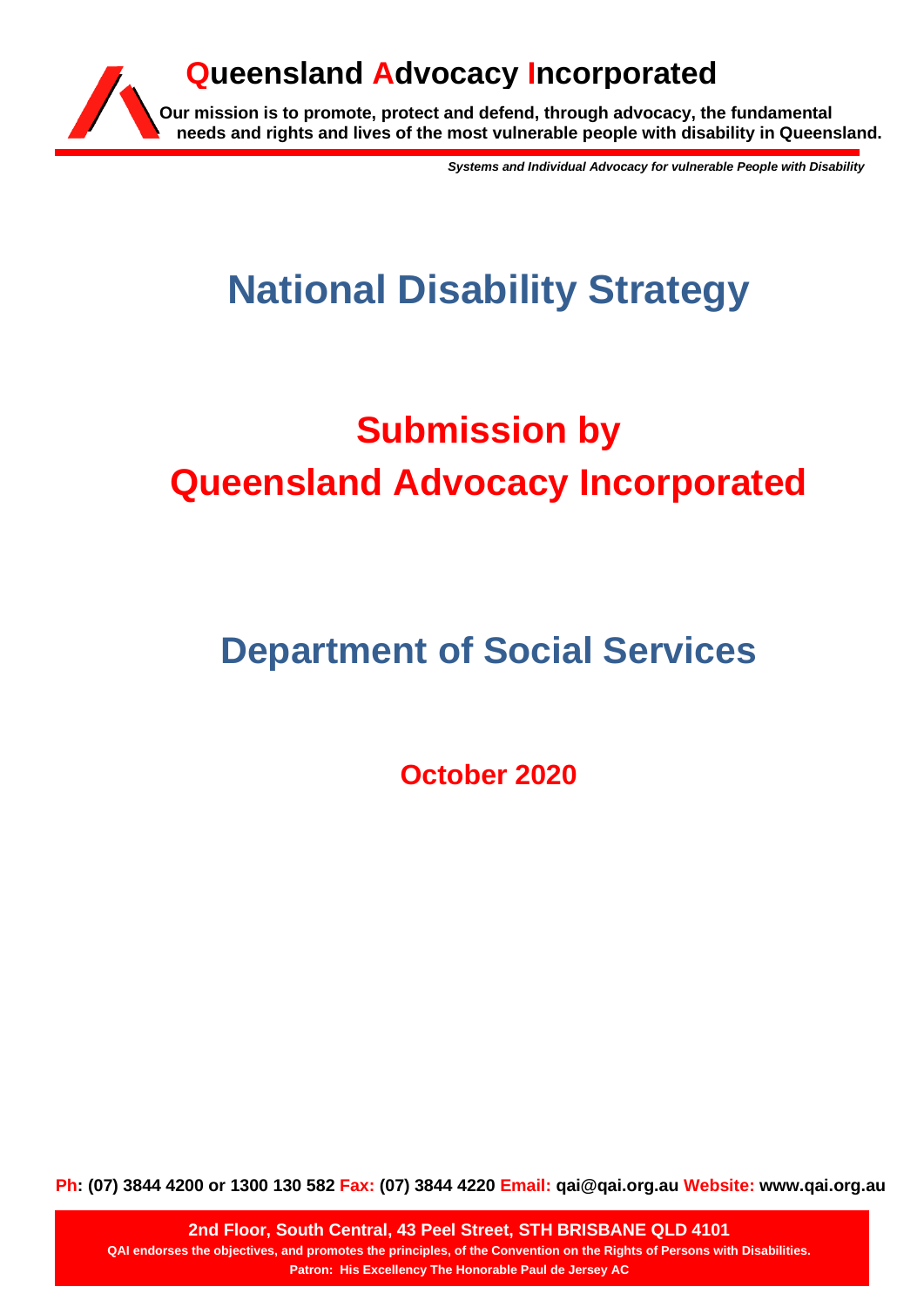## **About Queensland Advocacy Incorporated**

Queensland Advocacy Incorporated (**QAI**) is an independent, community-based systems and individual advocacy organisation and a community legal service for people with disability. Our mission is to promote, protect and defend, through systems and individual advocacy, the fundamental needs and rights and lives of the most vulnerable people with disability in Queensland. QAI's board is comprised of a majority of persons with disability, whose wisdom and lived experience of disability is our foundation and guide.

QAI has an exemplary track record of effective systems advocacy, with thirty years' experience advocating for systems change, through campaigns directed to attitudinal, law and policy reform and by supporting the development of a range of advocacy initiatives in this state. We have provided, for over a decade, highly in-demand individual advocacy through our individual advocacy services – the Human Rights Legal Service, the Mental Health Legal Service and the Justice Support Program and, more recently, the National Disability Insurance Scheme Appeals Support Program, Decision Support Pilot Program, Disability Royal Commission Advocacy Program and Education Advocacy Service. Our individual advocacy experience informs our understanding, and prioritisation, of systemic advocacy issues.

## **QAI's recommendations**

#### **QAI recommends:**

- 1. The addition of the word 'all' before 'people with disability' in the proposed vision for the Strategy, so that it aims to achieve '*An inclusive Australian society that enables all people with disability to fulfil their potential as equal members of the community'.*
- 2. The inclusion of a *person-centred approach* to the 'Involve and engage' guiding principle, where policy processes engage with and listen to people with disability at all stages, people with disability are provided accessible information and opportunities for feedback and where implementation is person-centred and takes into account the needs and wishes of individuals.
- 3. The removal of '*where possible'* in relation to the 'Design universally' guiding principle, removing any ambiguity and ensuring it is a minimum standard of practice.
- 4. The return to the previous Strategy's order of outcome areas, with 'economic security' listed as the third not first policy domain.
- 5. Accept and adopt proposals for a federal Human Rights Act to extend the human rights protections now afforded to all Queenslanders to every single Australian, removing disparities in access to justice between state and territory jurisdictions and ensuring a coherent approach to implementation of the Strategy and Australia's obligations under the CRPD.
- 6. Adoption of the Senate Committee's recommendation that the government develop best practice guidelines for consultation with people with disability.
- 7. The development of a multi-layered plan to address community attitudes at the personal, organisation and government levels.
- 8. The development of mandatory disability action plans in all jurisdictions.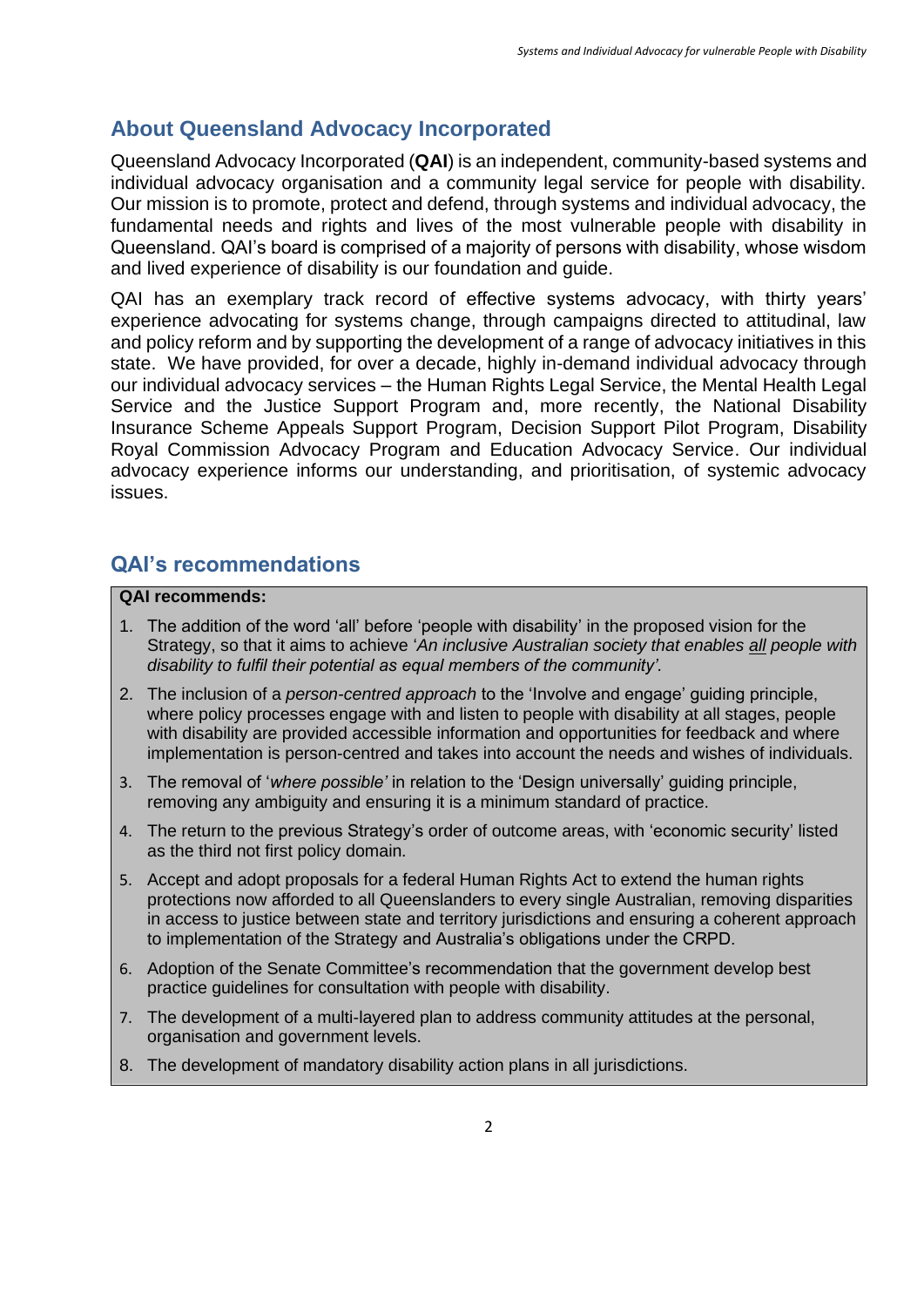- 9. The creation of an Office of Disability Strategy to act as a coordinating agency for the Strategy under the auspice of the Disability Reform Council. Ensure the Office of Disability Strategy can integrate the key findings from the Disability Royal Commission into the Strategy over the coming years.
- 10. Further clarification regarding the interface between the NDIS and mainstream services. Update the current publicly available information to ensure the content is easy to understand, including the development of Easy Read versions.
- 11. Widening the scope of the Strategy to encompass non-government entities. For example, place greater emphasis on addressing media bias toward people with disability, seek to remove barriers to employment created by employers, continued and increased funding for individual disability advocacy services and community legal services, and working to ensure the dominance of the social model of disability and the supported decision-making model in the health setting.
- 12. Biannual, mandatory reporting by all levels of governments regarding progress against an outcomes framework to be developed in consultation with people with disability. QAI considers the International Day of People with Disability a suitable milestone on which to report progress. QAI further recommends that governments be required to issue 'statements of compatibility' when creating new policies, to signify compliance with the Strategy's vision and guidance principles.
- 13. Consultation of people with disability on the development of all Targeted Action Plans, with clarification as to whether state and territory jurisdictions will have tailored targets under the outcomes framework to reflect varying levels of progress under the six domains. Regular program evaluations to become mandatory for states and territories. Collaboration with nongovernment entities to develop industry specific Targeted Action Plans is also recommended.
- 14. The employment of people with disability at all levels of government decision-making to ensure people with disability are actively involved in the delivery of the Strategy. A well-funded and well-resourced disability advocacy sector is integral to this.

## **Introduction**

QAI welcomes the opportunity to make a submission in response to the Department of Social Services' position paper regarding the new National Disability Strategy ('the Strategy'). As a human rights organisation devoted to the interests of people with disability, QAI has naturally held a strong interest in the Strategy over the last decade. In March 2017, QAI held a statewide forum, '*Walk the Talk: Realising the 2010-2020 National Disability Strategy and our human rights promises*' to examine Australia's progress under the previous Strategy. The results, together with our many years' worth of direct experience supporting people with disability, inform this submission.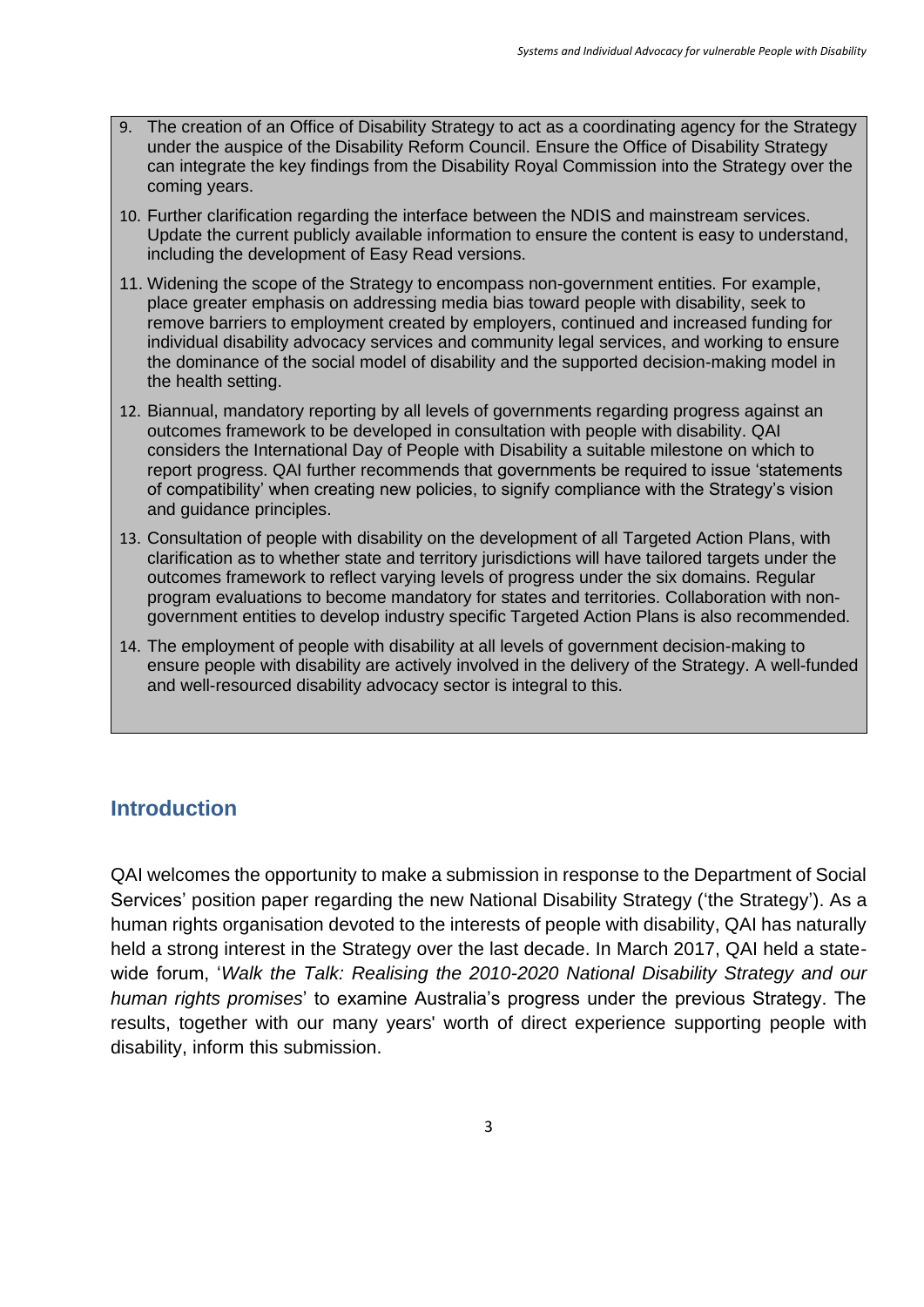QAI acknowledges the significance of the Strategy, not just in enshrining the principles of the Convention on the Rights of Persons with Disabilities ('CRPD') into the Australian policy landscape but as a means of creating a fully inclusive society where all people with disability fulfil their potential and live as equal members of the community. Policies that fail to incorporate the fundamental principles of the CRPD must be replaced with measures that embody the values of inherent dignity, non-discrimination, inclusion, participation and equality. Whilst progress has undeniably been made, with the Strategy representing a commendable first step in taking a whole-of-government approach to policy making under the CRPD, people with disability continue to suffer systemic oppression and experience poorer outcomes compared to people without disability. 1 In our individual advocacy services, QAI continues to bear witness to the unacceptable exclusion and human rights violations of people with disability in our community. For many of our clients, the messages of the '*Shut Out: The Experience of People with Disabilities and their Families in Australia*' report continue to ring true. The goals of the Strategy are therefore yet to be realised. The new Strategy must contain a greater emphasis on implementation and accountability if meaningful change beyond the rhetoric of the Strategy's goals is to be achieved. We must think creatively if we are committed to elevating the needs of people with disability in government decision-making. And we must be serious about holding stakeholders to account. Critical to this is ensuring the voices of people with disability are heard and remain at the forefront of all discussions.

The human rights, social and economic imperatives that underpin the Strategy could not be more relevant to today's climate. The current Covid-19 pandemic emphasises the vulnerability of people with disability and highlights the need for a coordinated approach to policy making that prioritises the needs of societies most marginalised populations. The challenges associated with the ongoing rollout of the National Disability Insurance Scheme (NDIS) cannot continue to divert attention away from realising the Strategy's goals. Moving into the next decade, the new Strategy must learn from its predecessor by including tangible changes to policy-making that demand disability-inclusive practices. It must address the challenge of inconsistent outcomes for people with disability across state and territory jurisdictions. And it must incorporate the pending outcomes from the Disability Royal Commission – potentially the most significant opportunity for meaningful systemic change for people with disability that Australia has ever seen.

QAI makes the following submissions in response to the position paper.

<sup>1</sup> Council of Australian Governments (2011) *National Disability Strategy 2010-2020; [https://www.dss.gov.au/sites/default/files/documents/05\\_2012/national\\_disability\\_strategy\\_2010\\_2020.pdf](https://www.dss.gov.au/sites/default/files/documents/05_2012/national_disability_strategy_2010_2020.pdf)*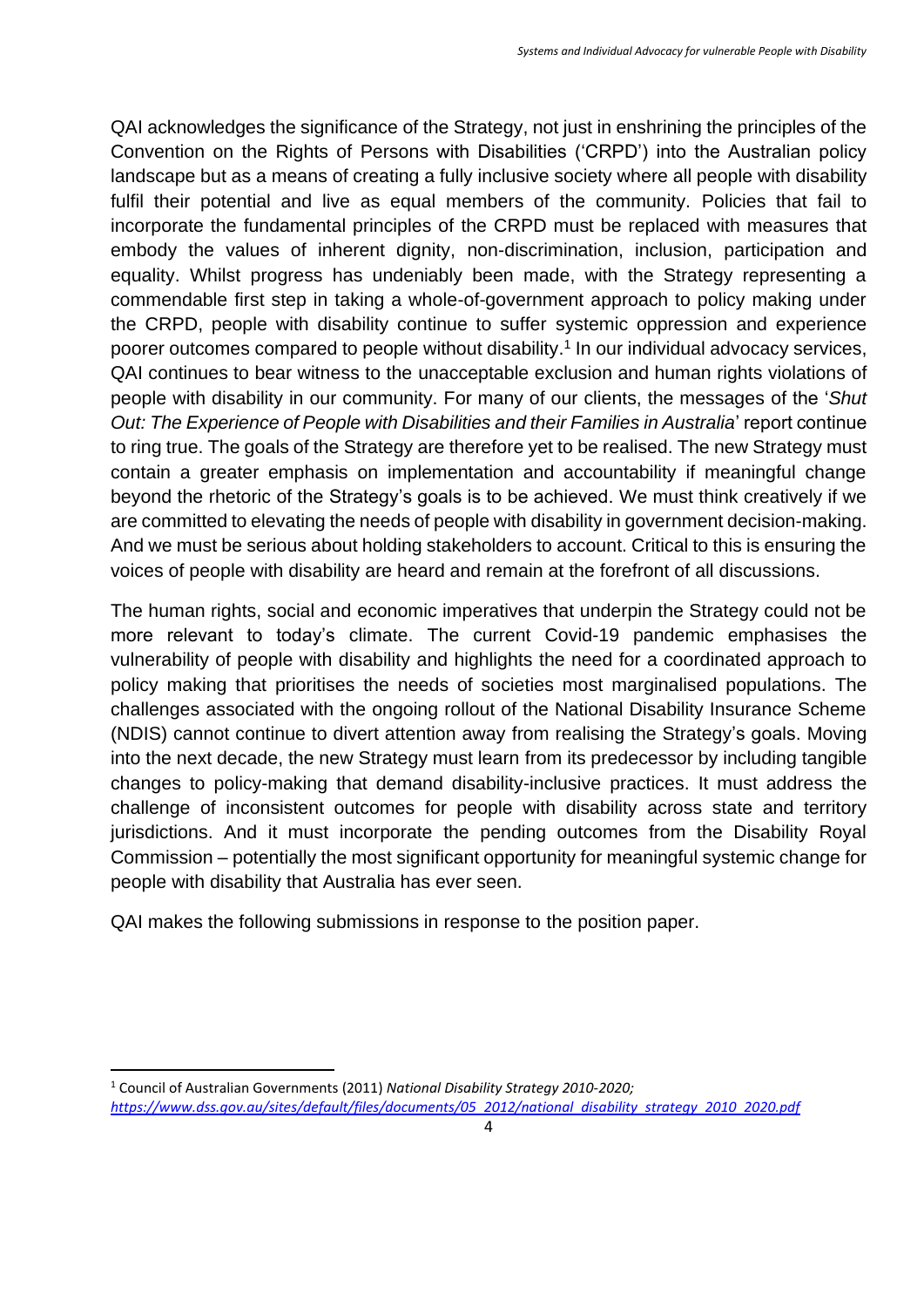# **Question 1 – Do you have any comments on the Vision and Outcome areas being proposed for the new Strategy?**

Translating the Strategy's vision for the lives of people with disability into reality is not a simple task. It requires determination to carry the original intent through to its realisation. QAI agrees with the proposed vision of '*An inclusive Australian society that enables people with disability to fulfil their potential as equal members of the community*', however submits that the word '*all'* be included before '*people with disability*' so that the vision undeniably applies to '*all people with disability*'. This is in keeping with the language used throughout the position paper and previous Strategy. It implies the Strategy will not be realised until everyone with a disability enjoys equal participation in Australian life and draws attention to the need to understand the diverse needs of people with disability, acknowledging a one-size fits all approach will not suffice.

QAI supports the continued use of the six outcome areas listed in the previous Strategy. These areas encompass key aspects of the lives of people with disability and represent the domains where leadership, inclusion and systemic change is most required. However, QAI notes the change in order of the listed outcome areas, with *economic security* now listed as the first domain as opposed to the third. QAI wonders if this suggests an implied hierarchy of concerns that reflects the ideological value base of the political party in power rather than the needs of the disability community. A Senate Inquiry in 2017 termed inclusive and accessible communities as a 'threshold issue'; that is, a necessary first step before outcomes in the other domains can be achieved.<sup>2</sup> It was also a key priority raised by the disability community in the Shut-Out report.<sup>3</sup> QAI considers that 'inclusive and accessible communities' should therefore remain the first policy area listed in the Strategy. Whilst the order of the policy areas in the Strategy is unlikely to affect the achievement of its goals, it is nonetheless a symbolic gesture that acknowledges the significance of the concepts of inclusiveness and accessibility to all of the Strategy's domains and it fulfils the government's stated intention to follow through with prioritising the concerns that have been identified by the disability community.

QAI supports a continued focus on rights protection, justice and legislation. Our '*Walk the talk*' forum found a lack of coherence both between and within levels of government at the state and territory level and called for greater reporting and monitoring around this*.* <sup>4</sup> The stark differences between jurisdictions is most clearly illustrated by the varying degree of human

<sup>2</sup> Community Affairs References Committee (2017) *Delivery of Outcomes under the National Disability Strategy 2010- 2020 to build inclusive and accessible communities, p2* 

*[https://www.aph.gov.au/Parliamentary\\_Business/Committees/Senate/Community\\_Affairs/AccessibleCommunities/Rep](https://www.aph.gov.au/Parliamentary_Business/Committees/Senate/Community_Affairs/AccessibleCommunities/Report) [ort](https://www.aph.gov.au/Parliamentary_Business/Committees/Senate/Community_Affairs/AccessibleCommunities/Report)*

<sup>3</sup> Ibid

<sup>4</sup> Queensland Advocacy Incorporated (2017) *Report and Outcomes from the Forum, Walk the Talk: Realising the 2010- 2020 National Disability Strategy and our human rights promises*.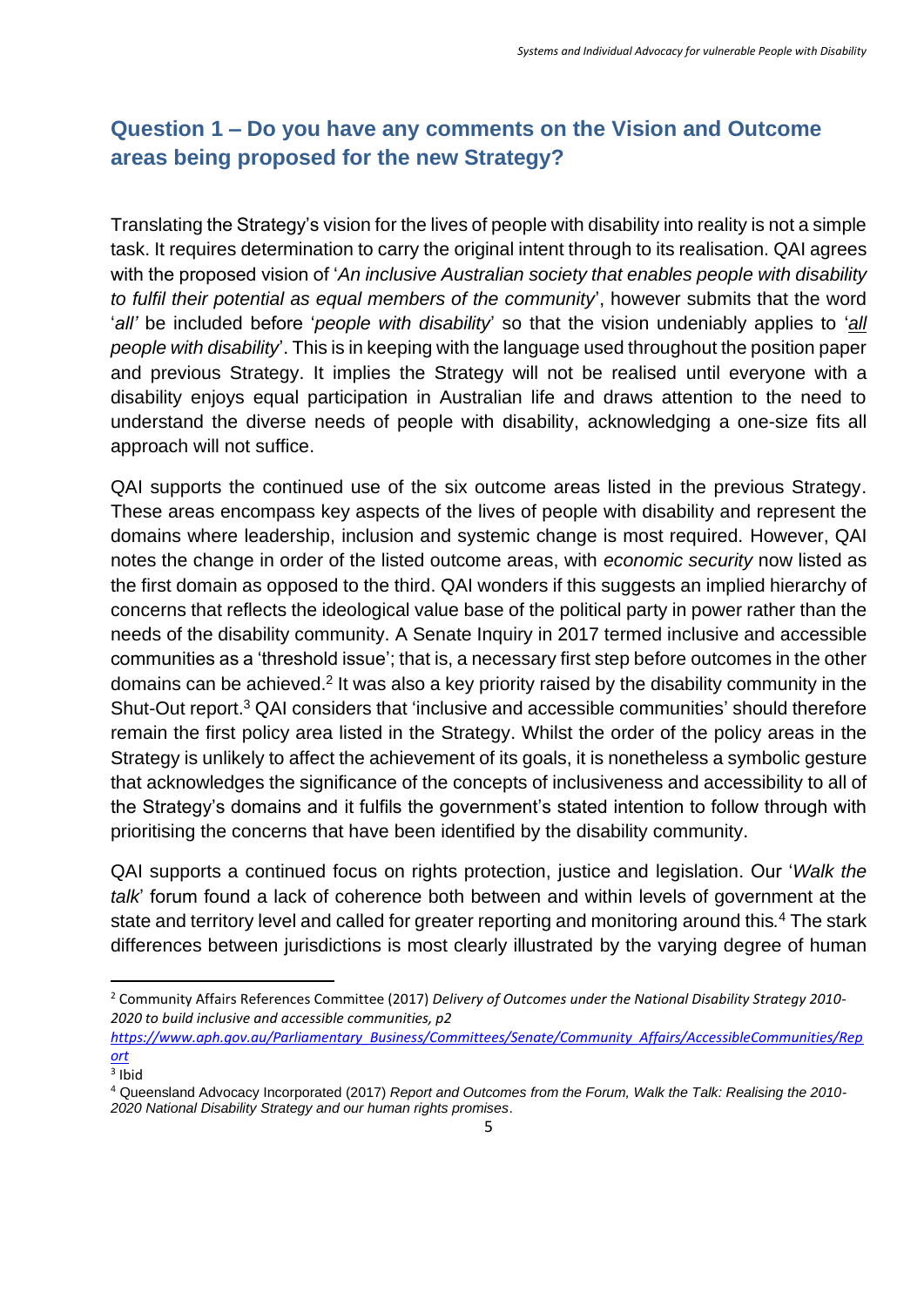rights protection provided by states and territories. Designed as a key mechanism to address human rights violations caused by power imbalances between service systems and individuals, access to justice through human rights legislation in Australia is dependent upon where the person with disability lives (with legislative human rights protection currently only enacted in the ACT, Victoria and Queensland). The need for a comprehensive review of state and territory human rights and discrimination legislative protections was identified in the *Shut-Out* report back in 2008. The creation of a new National Disability Strategy is therefore a timely opportunity to implement this recommendation and developxtend the human rights protection (recently extended to all Queenslanders) to every Australian. As well as responding to the needs of the disability community, this would address Australia's somewhat piecemeal compliance with the CRPD and ensure Australia's obligations under international law are fulfilled.

# **Question 2 – What do you think about the Guiding Principles being proposed?**

QAI agrees notionally with the suggested guiding principles set out in the position paper. We commend the use of clear, direct language that asks policy-makers specific questions in relation to the policy-making process. We note this is an improvement from the previous strategy which instead listed general aspirations for policy-making without translating them into meaningful questions for policy-makers. We believe implementation of the Strategy will only improve when tangible requirements of policy-makers are made clear and nonnegotiable. However, QAI notes the absence of *'person-centred*' as a listed guiding principle. QAI is of the position that this is a fundamental principle which cannot be left out. By referencing a 'person-centred' approach, the Strategy requires government decision-makers to ensure policies, programs and services for people with disability are designed by and with people with disability to effectively respond to the needs and wishes of individuals. This recognises the right of people with disability to access individualised support that is tailored to meet their unique situation. People with disability are a heterogeneous group with diverse needs and this must be understood by those designing policy as well as the wider community. This also recognises the importance of self-determination of people with disability and the need for cultural change among service providers to address paternalistic practices that prevent the views and wishes of people with disability being at the centre of their service delivery. QAI therefore recommends the addition of a 'person-centred approach' to the *'Involve and engage'* guiding principle, where policy processes 'engage with and listen to people with disability at all stages, people with disability are provided accessible information and opportunities for feedback and where implementation is person-centred and takes into account the needs and wishes of individuals'.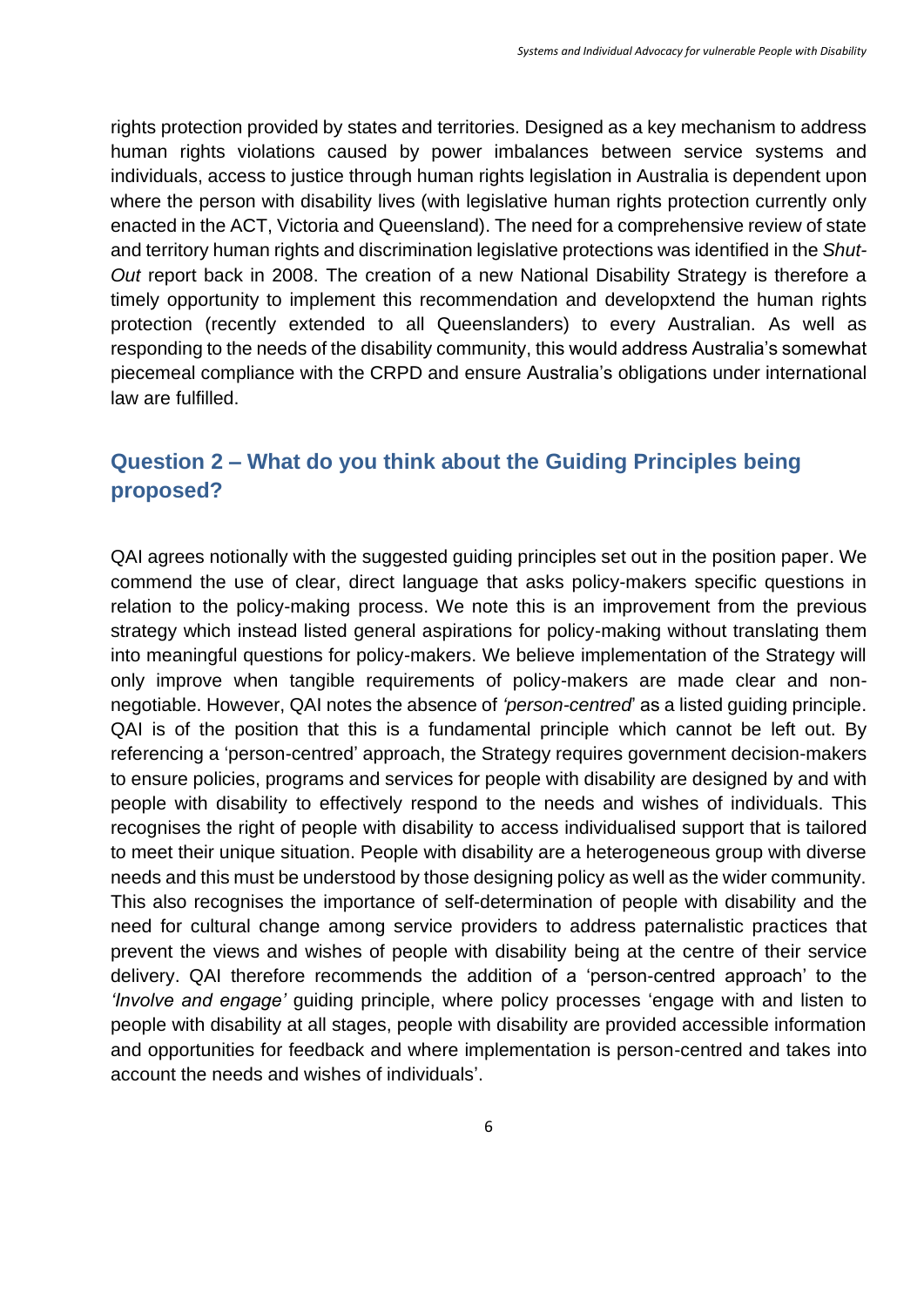QAI makes the following further comments in relation to the guiding principles:

#### **Involve and engage**

QAI urges the government to commit to ensuring people with disability are meaningfully involved and engaged with policy development processes. This is a consistent message from the disability sector and specific measures that allow for meaningful engagement must be designed and incorporated into day to day practice at the decision-making level if this is to be achieved. QAI agrees with the recommendation of the Senate Committee that suggested the development of best practice guidelines for consultation processes with people with disability and their community. Specific recommendations regarding frequency and mode of consultation are required in order to ensure people with disability are not consulted as a tokenistic gesture but have meaningful opportunities to affect change at the policy level. The Social Policy Research Centre found in their review of the Strategy that "...engagement methods such as public forums, roundtables and conferences to link people, agencies and business together to form partnerships could facilitate further cooperation to achieve Strategy goals". <sup>5</sup> The Strategy must incorporate recommendations from dedicated reviews and inquiries or else they become meaningless. To reflect the government's commitment to meaningful engagement, people with disability must be employed in key roles across all aspects from policy-making to decision-making. The continued and increased funding of individual and systemic advocacy services is also critical to ensuring the voices of people with disability are heard at every level of decision-making.

#### **Design universally**

QAI believes that the principles of universal design must be applied to all policy-making and therefore recommends the removal of the words '*where possible*' to remove any ambiguity. The social model of disability states that it is environmental barriers that create inaccessible communities for people with disability, rather than their impairment. QAI asserts that the strong focus on physical accessibility in the previous Strategy detracts from consideration of environmental barriers faced by people with disability other than physical disability, such as those experienced by people living with cognitive impairment, psychosocial and intellectual disability. For example, barriers to accessible technology include complex navigations and layout, complex sentences and word choice, lack of visual information to aid understanding

<sup>5</sup> Social Policy Research Centre UNSW Sydney (2019) *Review of implementation of the National Disability Strategy 2010- 2020,* p3[, https://www.dss.gov.au/sites/default/files/documents/04\\_2019/review-implementation-national-disability](https://www.dss.gov.au/sites/default/files/documents/04_2019/review-implementation-national-disability-strategy-2010-2020-final-report.pdf)[strategy-2010-2020-final-report.pdf](https://www.dss.gov.au/sites/default/files/documents/04_2019/review-implementation-national-disability-strategy-2010-2020-final-report.pdf)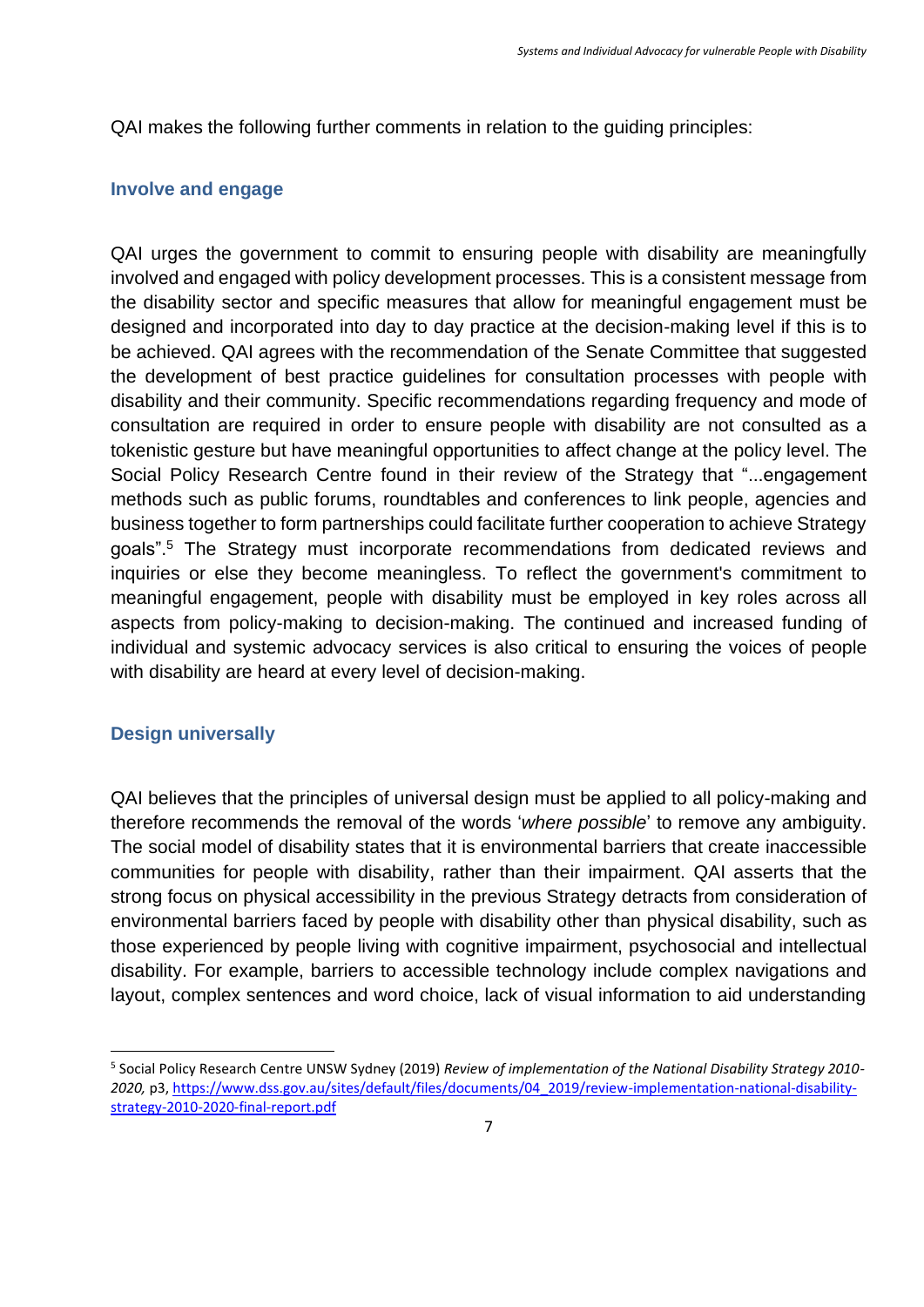and an inability to mute audio and stop moving content.<sup>6</sup> Indeed accessibility in technology is a prominent issue given the integration of technology into modern life and the benefits it can provide to all people with disability.<sup>7</sup> Other environmental barriers include levels of noise, lighting, and overcrowding. The National Employment Services Association defines accessibility as the "...global ease of use of the physical and technological environment and clarity of communications, both in their form and their content".<sup>8</sup> It is this kind of understanding of accessibility and universal design that must underpin the new Strategy. If we are to truly create a fully inclusive society where all people with disability fulfil their potential as equal members of the community, we must *mandate* the development of policies that meet the needs of everyone, not just the majority and the principles of universal design must become a minimum standard rather than the ideal outcome.

### **Engage the broader community**

Creating an inclusive society is everyone's responsibility. Without a whole-of-community approach, people with disability will continue to encounter discrimination and be denied the opportunity to truly fulfil their potential. However, such a broad concept requires a specific and targeted approach. QAI supports the development of partnerships between sectors to facilitate inter-sector collaboration. For example, the training of health professionals to identify when a patient has a discrimination issue so they can refer them to legal aid/community legal centres accordingly, or the development of health justice partnerships which overcome barriers for people subject to involuntary treatment in the mental health system.<sup>9</sup>

QAI agrees with the government's stated intention to clearly define the roles and responsibilities of stakeholders within the community and to focus on changing attitudes to remove ableism. Ensuring stakeholders are held to account when obligations under the Strategy are not fulfilled is an important aspect of this.

[https://communitylegalqld.org.au/sites/default/files/downloads/pages/evidence\\_and\\_analysis\\_of\\_legal\\_need\\_v3.pdf](https://communitylegalqld.org.au/sites/default/files/downloads/pages/evidence_and_analysis_of_legal_need_v3.pdf)

<sup>6</sup> Shadi Abou Zahra (2017) 'Diverse Abilities and Barriers in How People with Disabilities Use the Web', *Web Accessibility Initiative,* [https://www.w3.org/WAI/people-use-web/abilities-barriers/#cognitive.](https://www.w3.org/WAI/people-use-web/abilities-barriers/#cognitive)

<sup>7</sup> Shadi Abou Zahra, 'Diverse Abilities and Barriers in How People with Disabilities Use the Web', *Web Accessibility Initiative* (Web Page, 15 May 2017) < [https://www.w3.org/WAI/people-use-web/abilities-barriers/#cognitive>](https://www.w3.org/WAI/people-use-web/abilities-barriers/#cognitive).

<sup>8</sup> Community Affairs References Committee (2017) *Delivery of Outcomes under the National Disability Strategy 2010- 2020 to build inclusive and accessible,* p7 *communities;* 

*[https://www.aph.gov.au/Parliamentary\\_Business/Committees/Senate/Community\\_Affairs/AccessibleCommunities/Rep](https://www.aph.gov.au/Parliamentary_Business/Committees/Senate/Community_Affairs/AccessibleCommunities/Report) [ort](https://www.aph.gov.au/Parliamentary_Business/Committees/Senate/Community_Affairs/AccessibleCommunities/Report)*

<sup>9</sup> Community Legal Centres Queensland (2019) "*Evidence and Analysis of Legal Need*"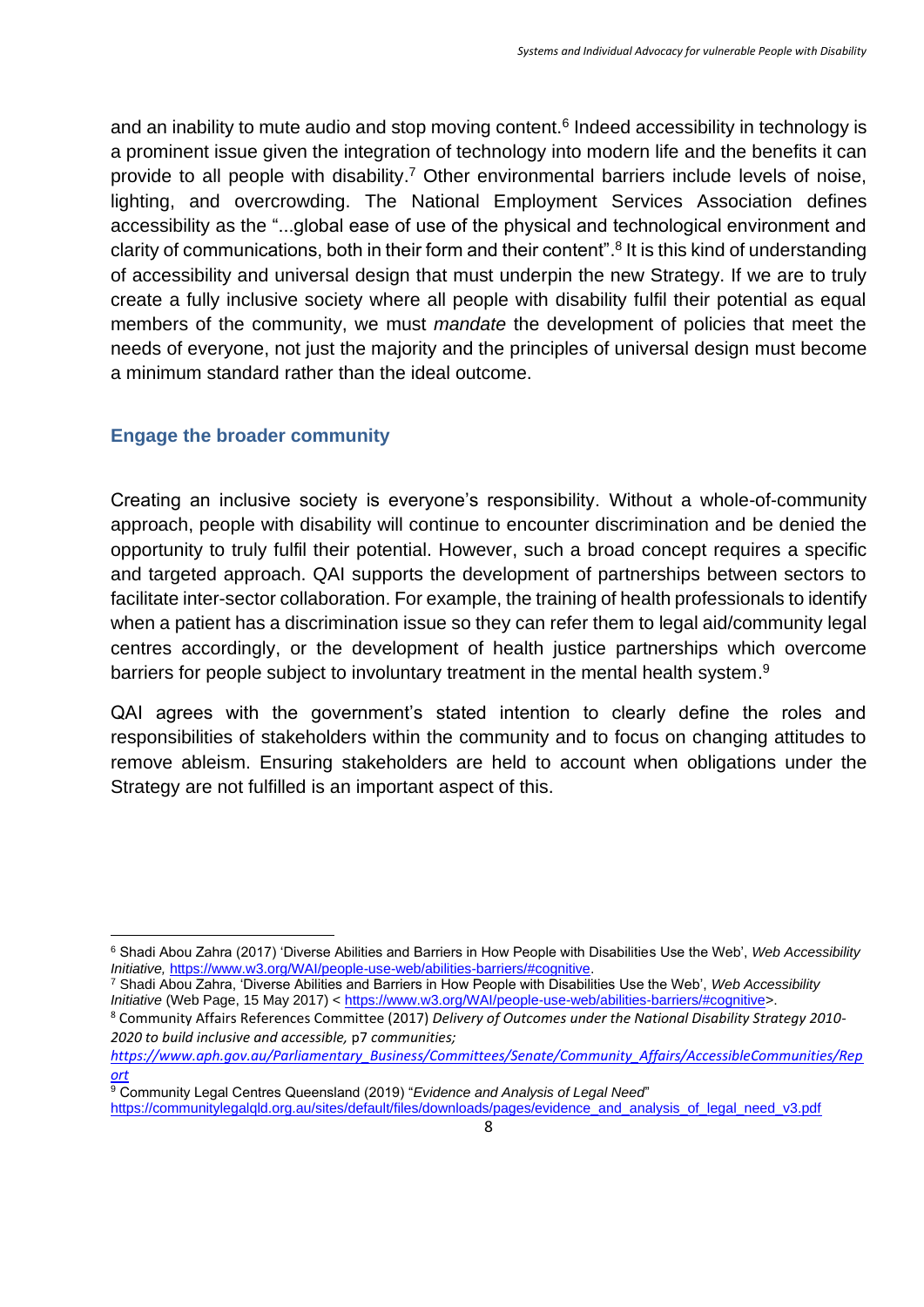### **Address barriers faced by priority populations**

QAI is pleased to see the new Strategy is proposing to acknowledge intersectional disadvantage experienced by priority populations. In other words, recognising the diversity among people with disability and how individual characteristics of race, gender, ethnicity, sexuality and age can elevate the vulnerability of certain groups within the community and the subsequent need for policies, programs and services to acknowledge and respond to this.

In a 2015 Survey of Disability, Ageing and Carers, one quarter of Aboriginal and Torres Strait Islander people had a disability.<sup>10</sup> The rate of disability among Aboriginal and Torres Strait Islander communities is higher than non-Aboriginal and Torres Strait Islander communities as a result of inadequate health care and nutrition, substance abuse, removal from traditional community structures, trauma and exposure to violence.<sup>11</sup> The experience of Aboriginal and Torres Strait Islander people with disability is unique and current support systems fail to accommodate this. Culturally appropriate support services for our First Australians are therefore essential. Individuals with lived experience as a member of the Aboriginal and Torres Strait Islander community with a disability are best suited to advocate and communicate about issues specific to their community and must be consulted when decisions, policies and plans that will involve or impact Aboriginal and Torres Strait Islander people with disability are being developed.

Moreover, women with disability continue to experience extremely high prevalence rates of domestic and family violence compared to the general population*.* <sup>12</sup> Domestic violence is a barrier which impedes women with disability from accessing community supports both inside and outside of the home. Access to *accessible* legal services is a key mechanism to try and address the overrepresentation of women with disability and indeed people of all genders with disability among domestic and family violence statistics. Barriers such as cost and communication constraints associated with illiteracy and/or impairment continue to impede the successful use of subsidised or free community legal services. QAI supports the delivery of legal services that are disability-aware and which appropriately accommodate the needs of people with disability. For example, legal services which provide information and advice in accessible formats such as Easy English text and/or picture alternatives.

https://www.creativespirits.info/aboriginalculture/health/aboriginal-people-with-disability>. <sup>12</sup> Department of Child Safety, Youth and Women; Department of Youth Justice, "*Not Now, Not Ever: Putting an End to Domestic and Family Violence in Queensland",* 201[5 https://www.csyw.qld.gov.au/resources/campaign/end-](https://www.csyw.qld.gov.au/resources/campaign/end-violence/about/dfv-report-vol-one.pdf)

[violence/about/dfv-report-vol-one.pdf](https://www.csyw.qld.gov.au/resources/campaign/end-violence/about/dfv-report-vol-one.pdf)

<sup>10</sup> 'Disability support for Indigenous Australians', *Australian Institute of Health and Welfare* (Web Page, 11 September 2019) < https://www.aihw.gov.au/reports/australias-welfare/disability-support-for-indigenous-australians>.

<sup>&</sup>lt;sup>11</sup> Jens Korff, 'Aboriginal people with Disability' (Web Page, 15 July 2020) <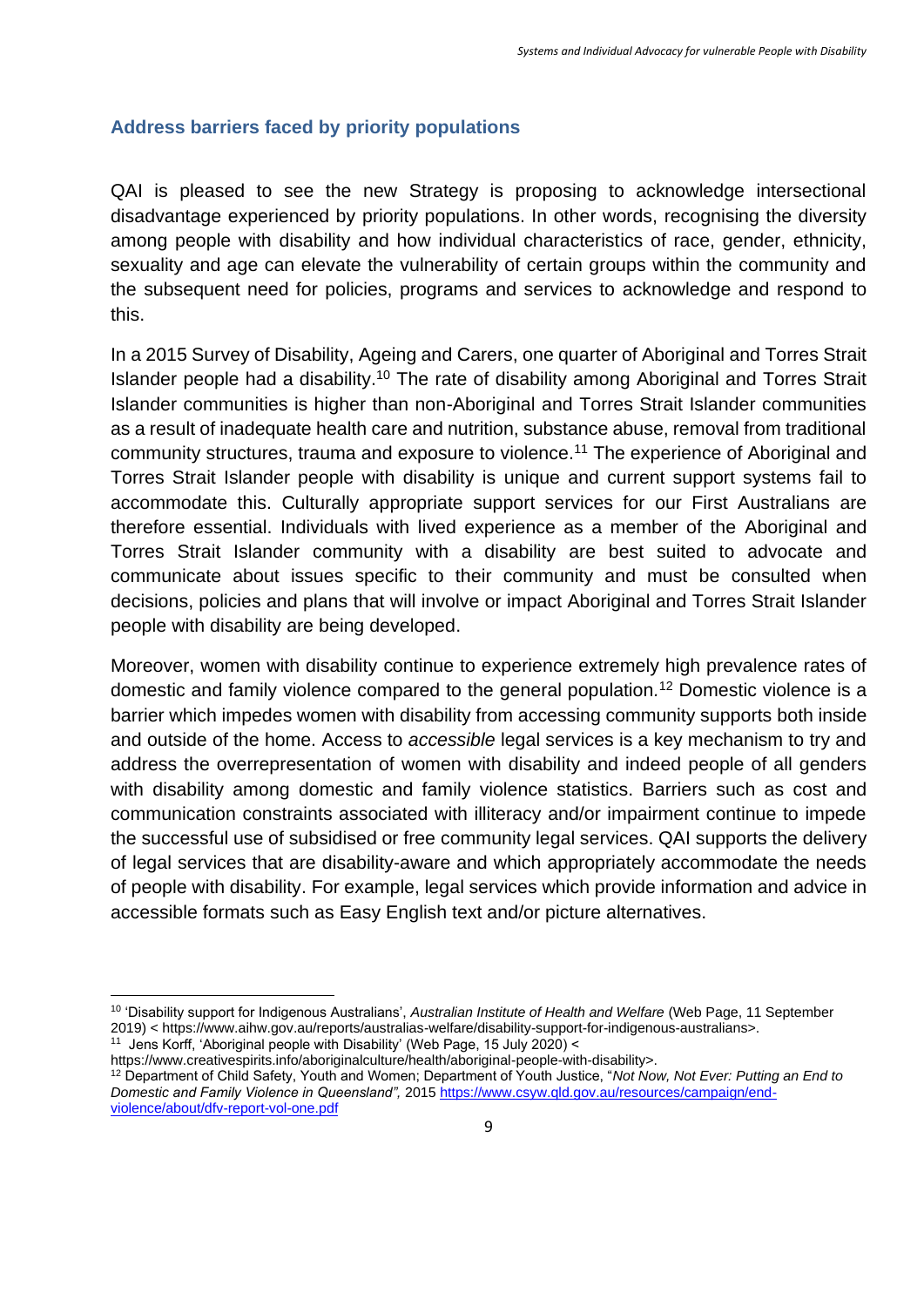#### **Support carers and supporters**

The stated intention to recognise the role played by carers and informal supports is a welcome addition to the new Strategy. With only 10-15% of people with disability in Australia accessing funded supports through the NDIS, the majority of people with disability rely heavily upon their informal support networks.<sup>13</sup> The increasing prevalence of disability in our community due to our ageing population and policies of deinstitutionalisation continue to elevate the role of carers and will see this trend increase over time. Yet the experiences of carers are markedly different depending upon which service system the person they are supporting is accessing. Despite the challenges frequently associated with NDIS funding mechanisms, many would argue that the funding constraints within the aged care sector are far more limiting. Respite services for example, must be paid out of a generic home care package in the aged care sector whilst if determined a reasonable and necessary support under the NDIS, funding is allocated on a needs-basis without reducing the funding available for other support needs. Greater alignment is therefore needed between the two service systems that sit side by side and yet differ noticeably in their philosophical underpinnings. In order to truly address the needs of carers and supporters, age must not become another factor upon which people with disability and their carers are discriminated against.

Conversely, policy-makers must not lose sight of the vulnerability of people with disability and the propensity for abuse, neglect and exploitation to occur within informal support arrangements. Individuals with impaired decision-making capacity are particularly vulnerable to exploitation and government bodies must not abdicate their responsibilities through increasing reliance on carers and informal support networks which have limited oversight and accountability mechanisms.

## **Question 3 – What is your view on the proposal for the new Strategy to have a stronger emphasis on improving community attitudes?**

QAI agrees that a stronger emphasis on improving community attitudes is needed. The paternalistic, degrading and patronising attitudes of the Australian community must be eradicated if people with disability are to be viewed as citizens, peers, consumers and friends.<sup>14</sup> The inaccurate stereotypes and negative expectations that ableism continues to harmfully perpetuate must be challenged if people with disability are to fully realise their human rights under the CRPD. Strong leadership is needed from the government who must

<sup>13</sup> Australian Institute of Health and Welfare (2019) *People with Disability in Australian,* 

*<https://www.aihw.gov.au/getmedia/3bc5f549-216e-4199-9a82-fba1bba9208f/aihw-dis-74.pdf.aspx?inline=true>*

<sup>&</sup>lt;sup>14</sup> Denise Thompson et al., 'Community attitudes to people with disability: scoping project' (Occasional Paper No. 39, Social Policy Research Centre, Disability Studies and Research Centre, University of New South Wales, February 2012).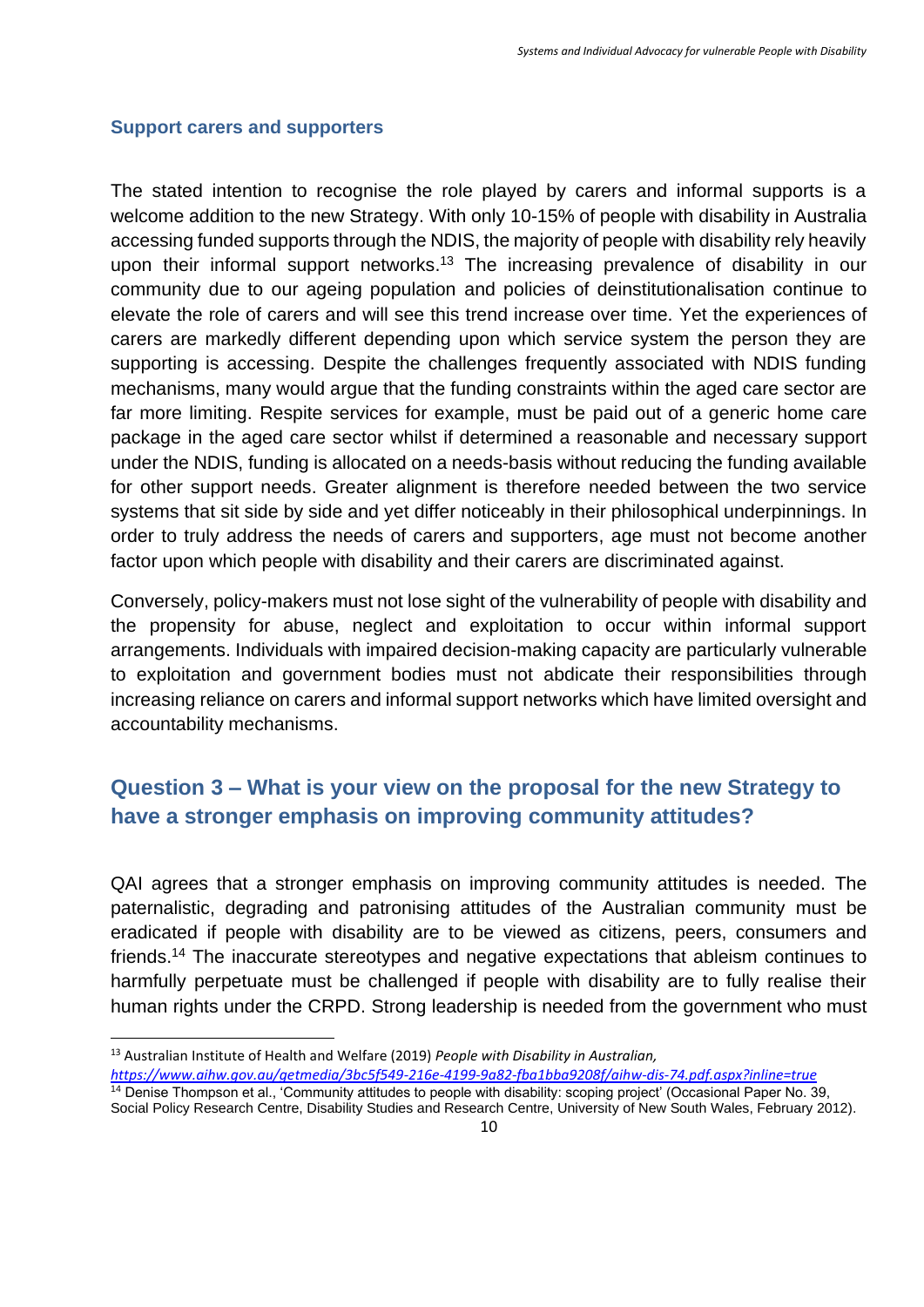lead by example and demonstrate truly inclusive practices at all levels of decision-making. It is acknowledged however that change within government structures alone will not suffice. Attitudinal change is required at the personal, organisational *and* government level. <sup>15</sup> In their review of policies designed to remove pervasive negative attitudes of people with disability, Fisher and Purcel found that success was dependent upon various indicators, such as multipronged and long-term information and awareness campaigns, direct contact with people with disability in a supportive environment, education and training about disability (teacher and employer training) and legislation to enforce anti-discrimination measures. <sup>16</sup> Essentially, critical to changing attitudes is ensuring greater visibility of people with disability in our community. The community must understand that disability is a normal and valuable part of humanity and not condone ostracization or negative attitudes. Discriminatory attitudes are learned at a young age and so the removal of segregated educational practices and access to an inclusive education for people with disability should be prioritised. Improvement in community attitudes will also address disproportionate levels of unemployment among people with disability, and vice versa.<sup>17</sup> QAI therefore supports a stronger focus on improving community attitudes but calls upon the government to detail a multi-pronged approach that targets attitudinal change across all levels of society.

# **Question 4 – How do you think that clearly outlining what each government is responsible for could make it easier for people with disability to access the supports and services they need?**

Without doubt, there must be a greater focus on improving the implementation of the new Strategy. QAI supports clarity on the relationship between government structures and agrees that clearly outlining the roles and responsibilities of all stakeholders is a non-negotiable starting point to achieving successful implementation of the Strategy. It is widely agreed that a whole-of-government approach is needed, and yet there remains gross inconsistencies between state and territory governments as to the development of jurisdiction-specific disability action plans.<sup>18</sup> This inconsistency must be addressed and the development of disability action plans made a mandatory requirement for all jurisdictions. A whole-ofgovernment approach can also only be effective when there are clearly defined leadership roles. The Senate Inquiry of 2017 stated that responsibility must not fall solely upon the

<sup>15</sup> Karen Fisher & Christiane Purcal (2017) *Policies to change attitudes to people with disabilities,* Scandanavian Journal of Disability Research, 19(2)

 $16$  Ibid

<sup>17</sup> PriceWaterHouse Coopers, Disability Expectations: Investing in a Better Life, a Stronger Australia, 2011.

<sup>18</sup> Social Policy Research Centre UNSW Sydney (2019) *Review of implementation of the National Disability Strategy 2010-2020*[, https://www.dss.gov.au/sites/default/files/documents/04\\_2019/review-implementation-national](https://www.dss.gov.au/sites/default/files/documents/04_2019/review-implementation-national-disability-strategy-2010-2020-final-report.pdf)[disability-strategy-2010-2020-final-report.pdf](https://www.dss.gov.au/sites/default/files/documents/04_2019/review-implementation-national-disability-strategy-2010-2020-final-report.pdf)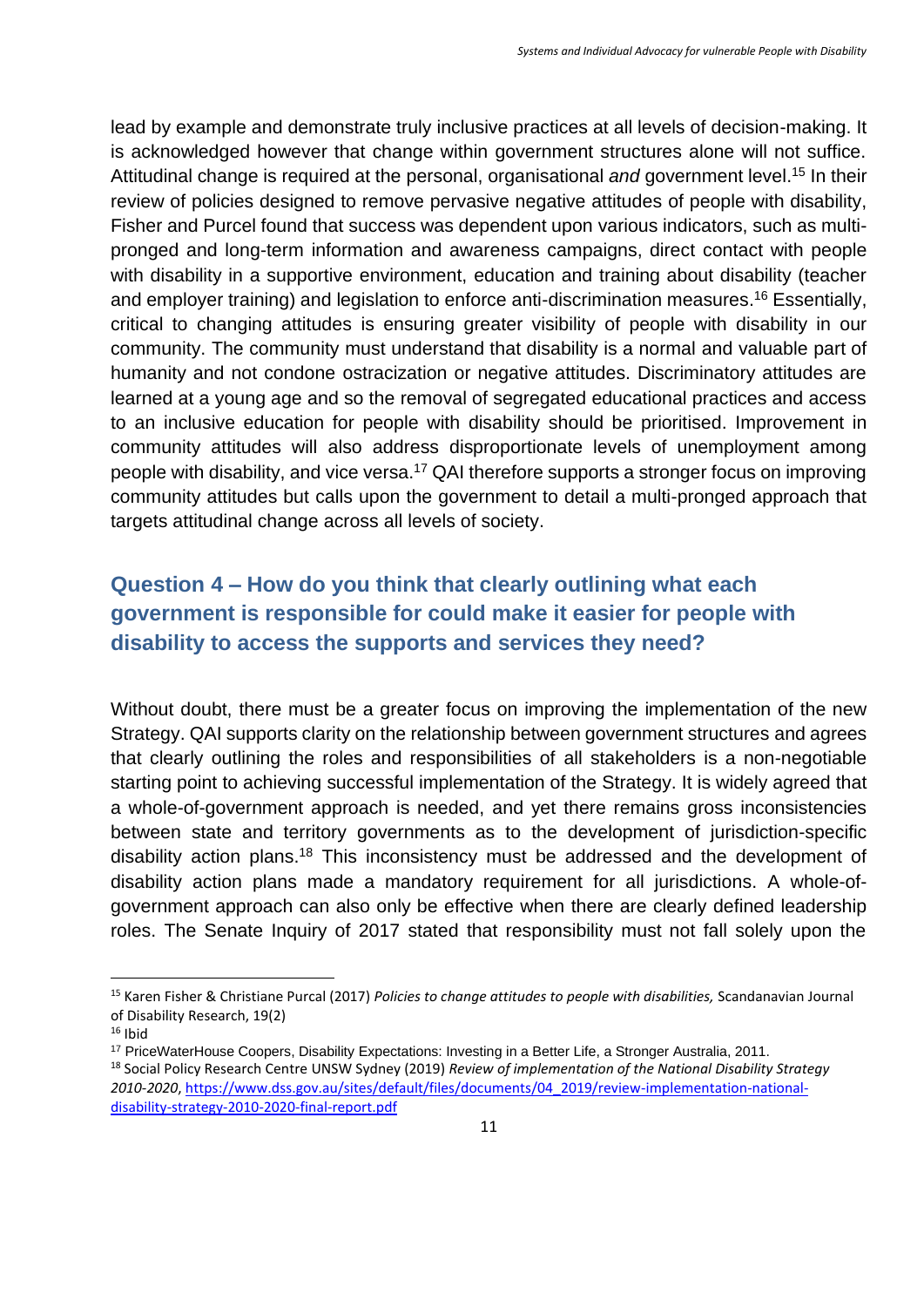Department of Social Services, whose focus is already stretched across its various portfolios and through which the Strategy will inevitably be viewed as a welfare measure.<sup>19</sup> Rather, the Strategy must be viewed through a human rights lens by a specifically created agency who has overall responsibility for the coordination and implementation of the Strategy. Accordingly, QAI supports the Senate Committee's recommendation for the development of an Office of Disability Strategy to sit under the auspice of the Disability Reform Council to have overarching responsibility for coordinating the delivery of the Strategy across all levels of government.<sup>20</sup> The Office of Disability Strategy could also have responsibility for integrating the findings from the Disability Royal Commission into the Strategy's six outcome domains and ensuring that the learnings from the Commission are not wasted or delayed until the development of the next Strategy. QAI further concurs with the Senate Committee's request for the consultation of people with disability at each stage of the development and implementation of the Office of Disability Strategy if created. QAI asserts the need for people with disability to occupy key roles in the Office of Disability Strategy itself in order to ensure the voices of people with disability remain central to decision-making regarding the policies that impact upon them. Only when responsibilities are clearly assigned, and overall accountability properly ensured will service provision be of a quality that meets the needs of all people with disability.

The ever-evolving interface between the NDIS and mainstream services must also be addressed. The government's proposal to link to publicly available information that summarises the role of the NDIS and the roles and responsibilities agreed between governments as well as 'the Principles to Determine the Responsibilities of the NDIS and Other Service Systems and accompanying Applied Principles and Tables of Service' implies that these agreements do not require reviewing. QAI believes that the development of the new Strategy is a timely opportunity to revise these agreements, particularly in light of the ever-growing body of jurisprudence coming from the Administrative Appeals Tribunal (AAT).

Whilst the introduction of the NDIS has undoubtedly brought much needed reform to the disability sector, it is still in its infancy and is still only accessible to a small minority of Australians living with disability. It was also never intended to replace support available through mainstream services, where systemic abuse of people with disability has historically occurred. The need for clarity around the obligations of mainstream services to uphold the rights enshrined under the CRPD is therefore imperative to the success of the Strategy which must meet the needs of *all* Australians with disability. Through our NDIS appeals advocacy service, QAI has witnessed countless situations where people with disability have become

<sup>19</sup> Community Affairs References Committee (2017) *Delivery of Outcomes under the National Disability Strategy 2010- 2020 to build inclusive and accessible communities;* 

*[https://www.aph.gov.au/Parliamentary\\_Business/Committees/Senate/Community\\_Affairs/AccessibleCommunities/Rep](https://www.aph.gov.au/Parliamentary_Business/Committees/Senate/Community_Affairs/AccessibleCommunities/Report) [ort](https://www.aph.gov.au/Parliamentary_Business/Committees/Senate/Community_Affairs/AccessibleCommunities/Report)*

 $20$  Ibid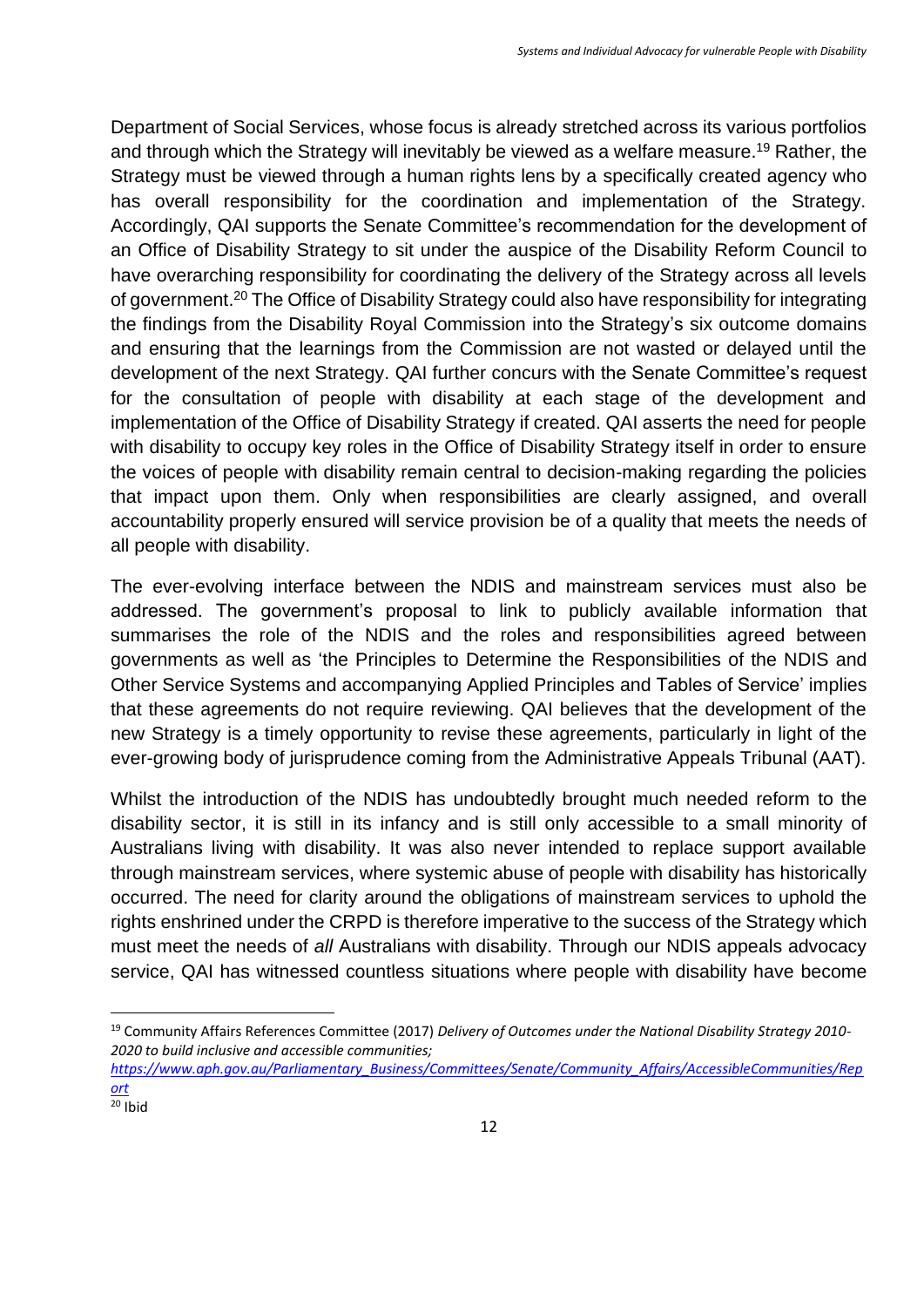subject to funding disputes between state and federal agencies seeking to assert limitations on their respective obligations to provide support to people with disability. The slow, bureaucratic processes that typically ensue mean that the person is often left without access to vital services whilst they struggle to navigate their way through a system marred by complexity and idiosyncrasies. Whilst the interface between the NDIS and health system has been clarified to some extent with the publication of further guidelines in October 2019, funding disputes continue to plague other service areas such as child safety and education. Review and further clarification around the interface between these government departments and their stand-alone responsibilities under the Strategy is desperately needed. It further evidences the need for a federal Human Rights Act to ensure mandatory and consistent implementation of the Strategy and the CRPD across all of Australia.

QAI takes the position that the publicly available information that the new Strategy is intending to promote is difficult to access and interpret in its current format. Professionals and participants alike have reported difficulties understanding the language used in these documents, if located at all. This information is vital to ensuring that people with disability are accessing the relevant services and supports that are available to them. It is recommended that the content of these documents is updated and improved to ensure they are easily understood, including the development of Easy Read versions. It is also recommended that they clarify a key finding from the AAT; that if a reasonable and necessary support is not available under a mainstream service, it cannot be said to be more appropriately funded by that mainstream service and must therefore be provided by the NDIA. $^{21}$ 

# **Question 5 – How do you think the Strategy should represent the role that the non-government sector plays in improving outcomes for people with disability?**

In keeping with the whole-of-community approach required to achieve a fully inclusive society, QAI supports clarification in the new Strategy regarding the important role played by non-government entities, namely, the media, employers, advocacy organisations, community legal centres and the health setting.

QAI is troubled by the media bias that is evident towards people with disability. The media play an undeniable role in influencing the attitudes and behaviours of the general public. Concerningly, people with disability continue to be inaccurately depicted either as objects of pity, defective, inferior, unable to achieve success, victims, villains or a burden on society.<sup>22</sup>

<sup>21</sup> *Burchell and National Disability Insurance Agency* [2019] AATA 1256 (4 June 2019)

<sup>&</sup>lt;sup>22</sup> Kim Stewart, Christina Spurgeon, Niki Edwards, 'Media participation by people with disability and the relevance of Australian community broadcasting in the digital era' (2019) 9 (October) *3CMedia* 44; 'Disability stereotypes in the media', *Aruma* (Blog post) < [https://www.aruma.com.au/about-us/blog/run-forest-run-disability-stereotypes-in-the-media/>](https://www.aruma.com.au/about-us/blog/run-forest-run-disability-stereotypes-in-the-media/).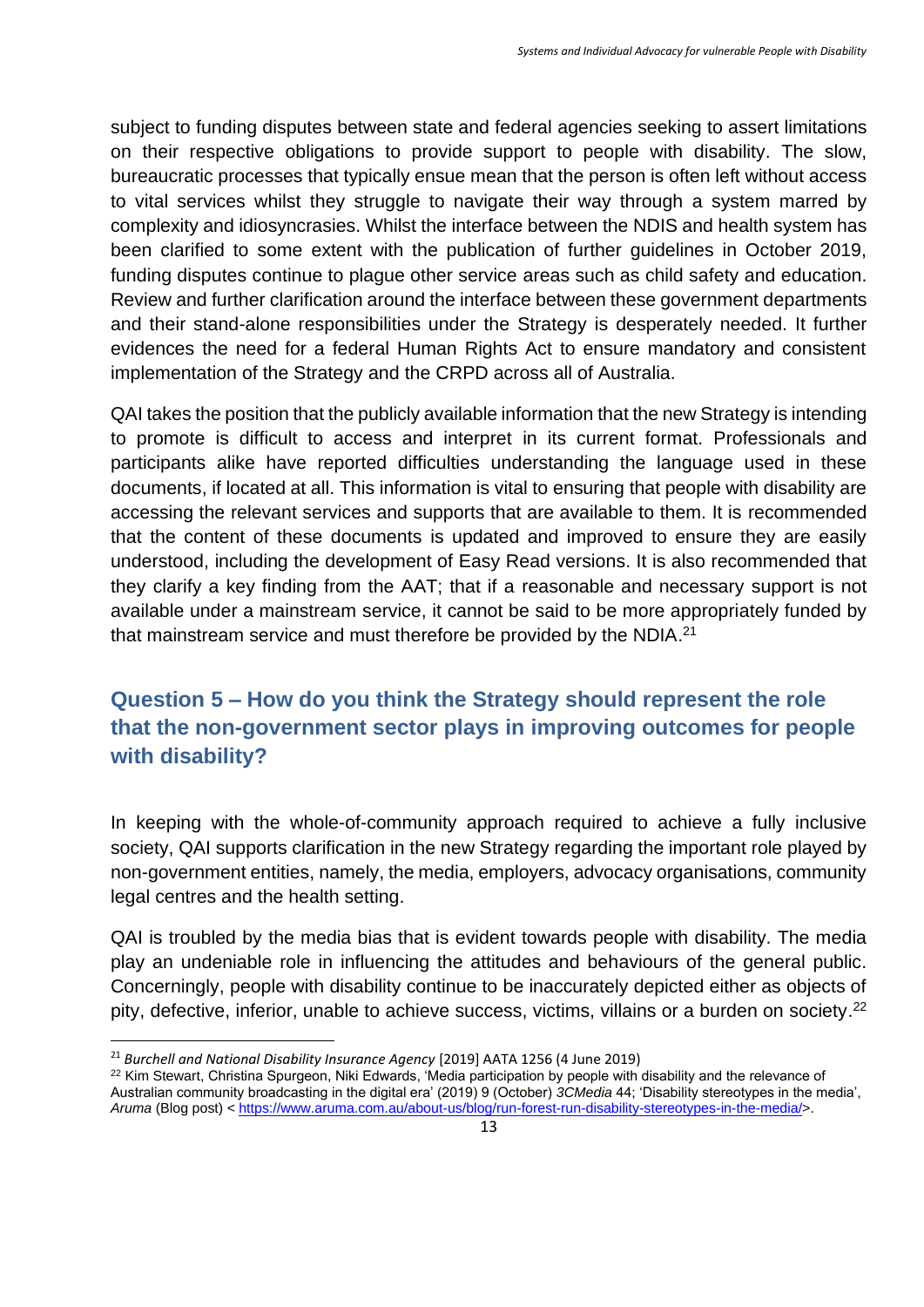Whilst often admittedly unconscious, this bias perpetuates harmful stereotypes and bullying of people with disability and prevents progress towards achieving the fully inclusive society envisioned under the Strategy. QAI supports the increased employment of people with disability within the media and increased visibility and representation of stories of people with lived experience of disability. People with disability have the right to be appropriately represented in the media and only through accurate storytelling and reporting will the voices of people with disability be heard and attitudinal barriers overcome.

The underrepresentation of people with disability in employment is well-known. People with disability face several barriers to employment including discrimination, a lack of availability of jobs, difficulties accessing education and training, a lack of reasonable adjustments or accommodations and a lack of accessible transport or technology.<sup>23</sup> The barriers to employing people with disability as reported by employers are similarly well-known, such as poor awareness of legal obligations, low confidence in supporting employees with disability, limited resources and difficulty providing appropriate accommodations for employees with disability. <sup>24</sup> Despite the plethora of benefits associated with employing people with disability, including higher productivity levels, better retention rates, increased diversity in skills and attributes and fewer workplace injuries,<sup>25</sup> this information is not understood by the open labour market and unemployment levels of people with disability continue to thwart their capacity to meet their full potential. QAI therefore supports the introduction of further measures to address the continued barriers created by employers preventing people with disability from accessing the workforce. For example, the development of Disability Employment Standards as a form of subordinate legislation under the *Disability Discrimination Act 1992* (Cth) to set minimum, legally enforceable standards of practice expected of employers to ensure that they are upholding their obligations under the Strategy and are helping to create a fully inclusive society for everyone.

The role of independent advocacy organisations continues to be vital for people with disability in ensuring their fundamental rights and freedoms are upheld and their ability to fully participate as equal members of society is protected. The benefits of effective independent advocacy are not limited to the individuals accessing the services but extend to the broader community. Indeed, for each dollar invested into independent disability advocacy services,

<sup>23</sup> Australian Human Rights Commission*,* 'Barriers to employment', Australian Human Rights Commission (Webpage) [https://humanrights.gov.au/our-work/9-barriers-employment.](https://humanrights.gov.au/our-work/9-barriers-employment)

 $24$  Ibid.

<sup>&</sup>lt;sup>25</sup> Diversity Council Australia, 'Submission to Willing to Work: National Inquiry into Employment Discrimination Against Older Australians and Australians with Disability', *Diversity Council Australia* (Webpage, December 2015) < [https://www.dca.org.au/sites/default/files/submission\\_no\\_210\\_-\\_diversity\\_council\\_australia\\_-](https://www.dca.org.au/sites/default/files/submission_no_210_-_diversity_council_australia_-_organisation_age_disability.pdf)

[\\_organisation\\_age\\_disability.pdf>](https://www.dca.org.au/sites/default/files/submission_no_210_-_diversity_council_australia_-_organisation_age_disability.pdf); Graffam J, Shinkfield A, Smith K and Polzin U (2002) 'Employer benefits and costs of employing a person with a disability', *Journal of Vocational Rehabilitation*, vol 17 pp 251-263; Graffam J, Shinkfield A, Smith K and Polzin U (1998) *Making it work; Employer outcomes when employing a person with a disability,* Melbourne; Institute of Disability Studies, Deakin University.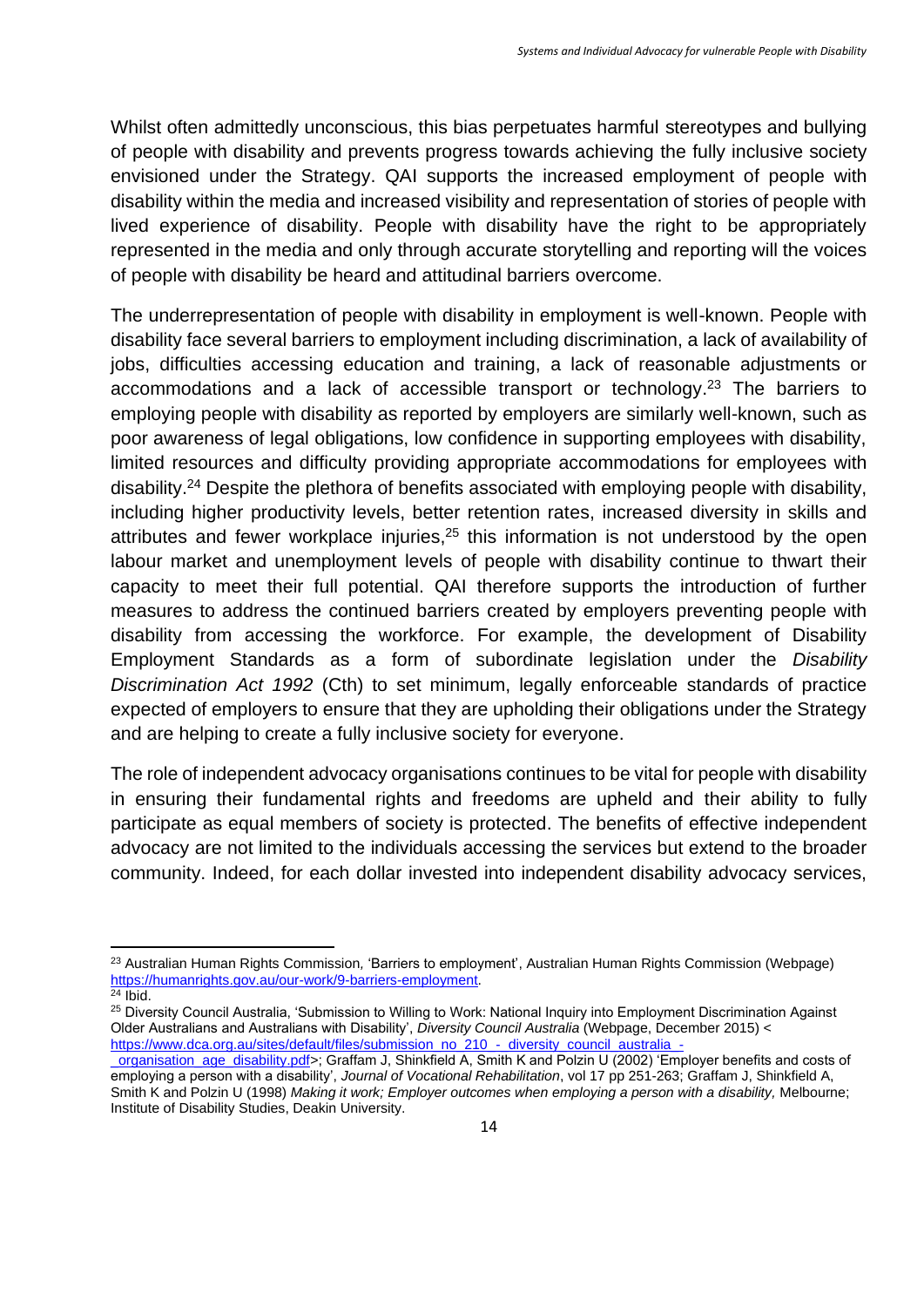\$3.50 is generated. *<sup>26</sup>* This cost-benefit analysis reinforces the value for money represented by continued investment in independent disability advocacy services. Although disability advocates create change in the lives of many people with disability, research tells us that people with disability continue to experience poorer outcomes compared to people without disability. The need for fully resourced and effective advocacy services throughout the life of the new Strategy is therefore imperative, with advocacy organisations playing a key role in holding stakeholders to account.

Community legal services will play a similarly important role in upholding the rights and obligations set down by the new Strategy. Interrelated disadvantages such as discrimination, unemployment and isolation from the community can increase the legal needs of people with disability. *<sup>27</sup>* The barriers faced in accessing community legal services such as poor health, low literacy, poor communication and poor awareness of legal rights can further hinder a person's access to justice. Specific measures designed to increase the accessibility of affordable community legal services will thus ensure a person with disability has access to legal advice and/or representation to confront the power imbalances invariably reflected in their involvement with the law. QAI emphasises the need for ongoing and increased funding for accessible community legal services as a priority in the new Strategy.

Finally, the health setting is familiar to many people with disability. Unfortunately, so is the continued prevalence of attitudes and practices reminiscent of the medical model of disability supposedly disbanded in our community. The use of terms such as 'diseased' minimises the value of an individual's inherent worth and perpetuates negative stereotypes and low expectations of people with disability across their lifespan. This then fosters paternalistic practices which typically restrict the choice, control and freedom of people with disability, resulting in poorer health outcomes and unfavourable treatment.<sup>28</sup> For example, the negative expectations conveyed to expectant parents potentially carrying a child with a disability or later in life, the forced sterilisation of women with intellectual disability. Greater emphasis must be placed on ensuring the social model of disability continues to rise in its dominance in the health setting. Rather than viewing people with disability as 'diseased' or 'defective', the social model views environmental barriers as the largest impediment to equality rather than the person's impairment. In promoting the social model of disability, the CRPD places responsibility on governments, communities and institutions to promote inclusion and equal opportunity for all people with disability. Integral to realising this in the health setting will be ensuring the model of supported decision-making is fully implemented and that health

<sup>&</sup>lt;sup>26</sup> Disability Advocacy Network Australia, "Independent Cost Benefit Analysis Of Australia's Independent Disability Advocacy Agencies", Independentadvocacy.Org.Au (Webpage, 2020)

<sup>&</sup>lt;https://independentadvocacy.org.au/upload/files/CBA-IndependentAdvocacy\_Summary-pdf.pdf>.

<sup>27</sup> Community Legal Centres Queensland Inc., *Evidence & Analysis of Legal Need* (Consultation paper, June 2019). <sup>28</sup> Lauren Krnjacki et al, "Disability-Based Discrimination And Health: Findings From An Australian-Based Population Study" (2017) 42(2) Australian and New Zealand Journal of Public Health. <https://onlinelibrary.wiley.com/doi/epdf/10.1111/1753-6405.12735>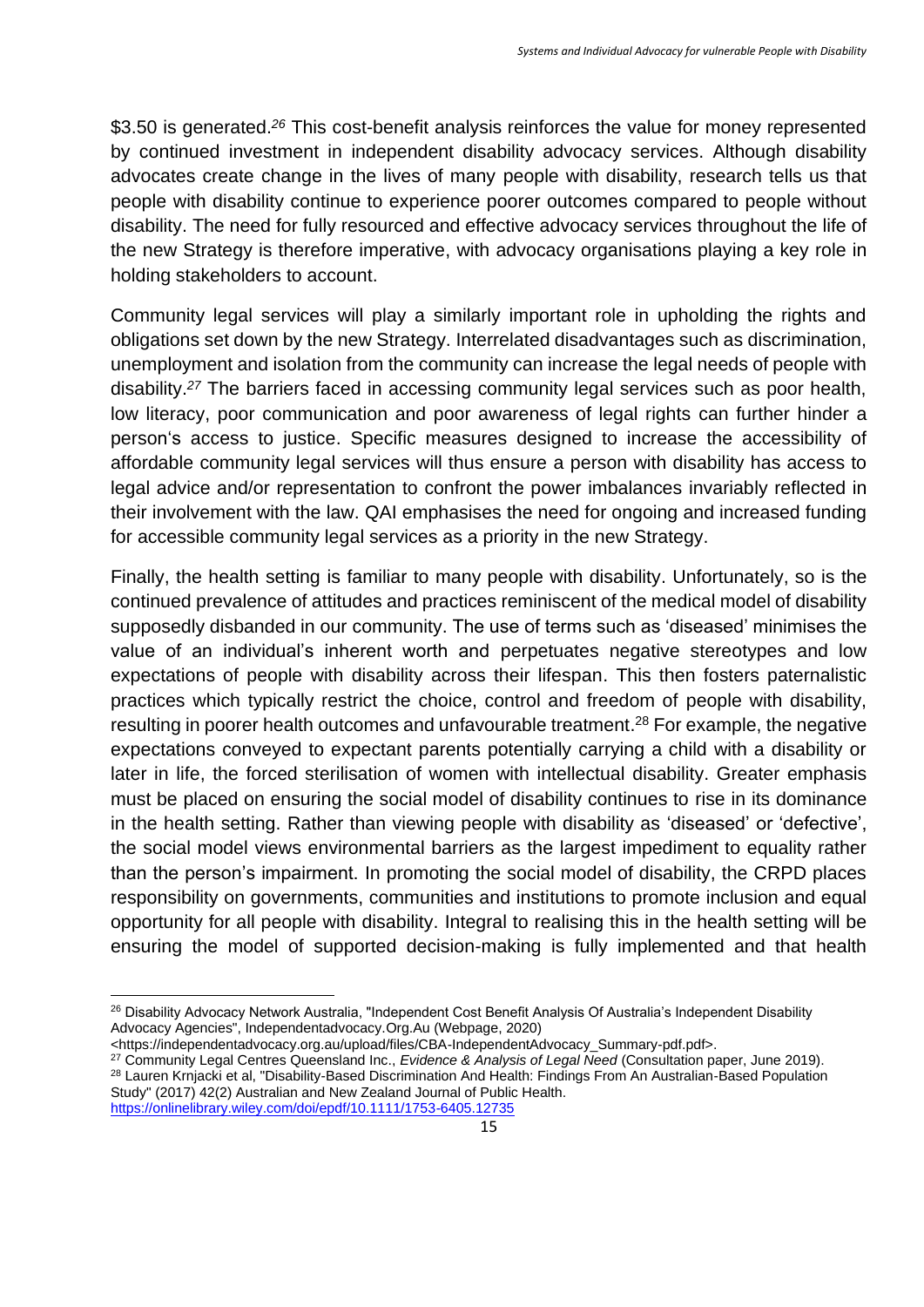professionals exhibit flexibility by ensuring people with disability are afforded the opportunity and support to realise their right to self-determination when it comes to decision-making.

# **Question 6 – What kind of information on the Strategy's progress should governments make available to the public and how often should this information be made available?**

QAI endorses the government's proposal to include an outcomes framework in the new Strategy, outlining key indicators and measures to be achieved by programs and services in each of the six domains. By clearly assigning roles and responsibilities to all stakeholders with associated measurable targets, holding stakeholders to account under the new Strategy will theoretically be a simpler task. This addresses concerns voiced throughout the previous Strategy, including those of the Social Policy Research Centre, which concluded in their 2019 review that the lack of a systematic approach to implementation was a key shortfall to its success.<sup>29</sup> It is essential however, that people with disability are involved in the development of the outcomes framework and its associated performance indicators. Its development must also be guided by research that has been conducted with inclusive and accessible practices.

QAI supports biannual reporting by states and territories regarding progress under the new Strategy and its outcomes framework. Reporting must require more than a 'commitment' from governments and should be made mandatory. There must also be consistency in the reporting process. If all jurisdictions are reporting on the same indicators and in the same timeframes, the disparities between outcomes for people with disability that exist between states and territories will be more apparent and therefore highlight where further investment is needed. Inclusion of people with disability in progress tracking must be applied at all stages to ensure the viability of the Strategy, and this will be assisted with the employment of people with disability to the Office of Disability Strategy if created. QAI welcomes the sharing of information regarding the Strategy's progress with the public as a means of increasing awareness of the Strategy as well as involving the broader community in its endeavours. QAI considers the International Day of People with Disability as a potentially suitable milestone on which to release key information regarding progress made and areas for further improvement. QAI also considers it important to share information regarding failures by governments and community stakeholders to uphold their obligations under the Strategy. Further, QAI recommends that governments issue 'statements of compatibility' when creating new policies or programs that are compatible and compliant with the Strategy's vision and its guiding principles. QAI considers that without the introduction of creative measures that

<sup>29</sup> Social Policy Research Centre UNSW Sydney (2019) *Review of implementation of the National Disability Strategy 2010-2020,* [https://www.dss.gov.au/sites/default/files/documents/04\\_2019/review-implementation-national](https://www.dss.gov.au/sites/default/files/documents/04_2019/review-implementation-national-disability-strategy-2010-2020-final-report.pdf)[disability-strategy-2010-2020-final-report.pdf](https://www.dss.gov.au/sites/default/files/documents/04_2019/review-implementation-national-disability-strategy-2010-2020-final-report.pdf)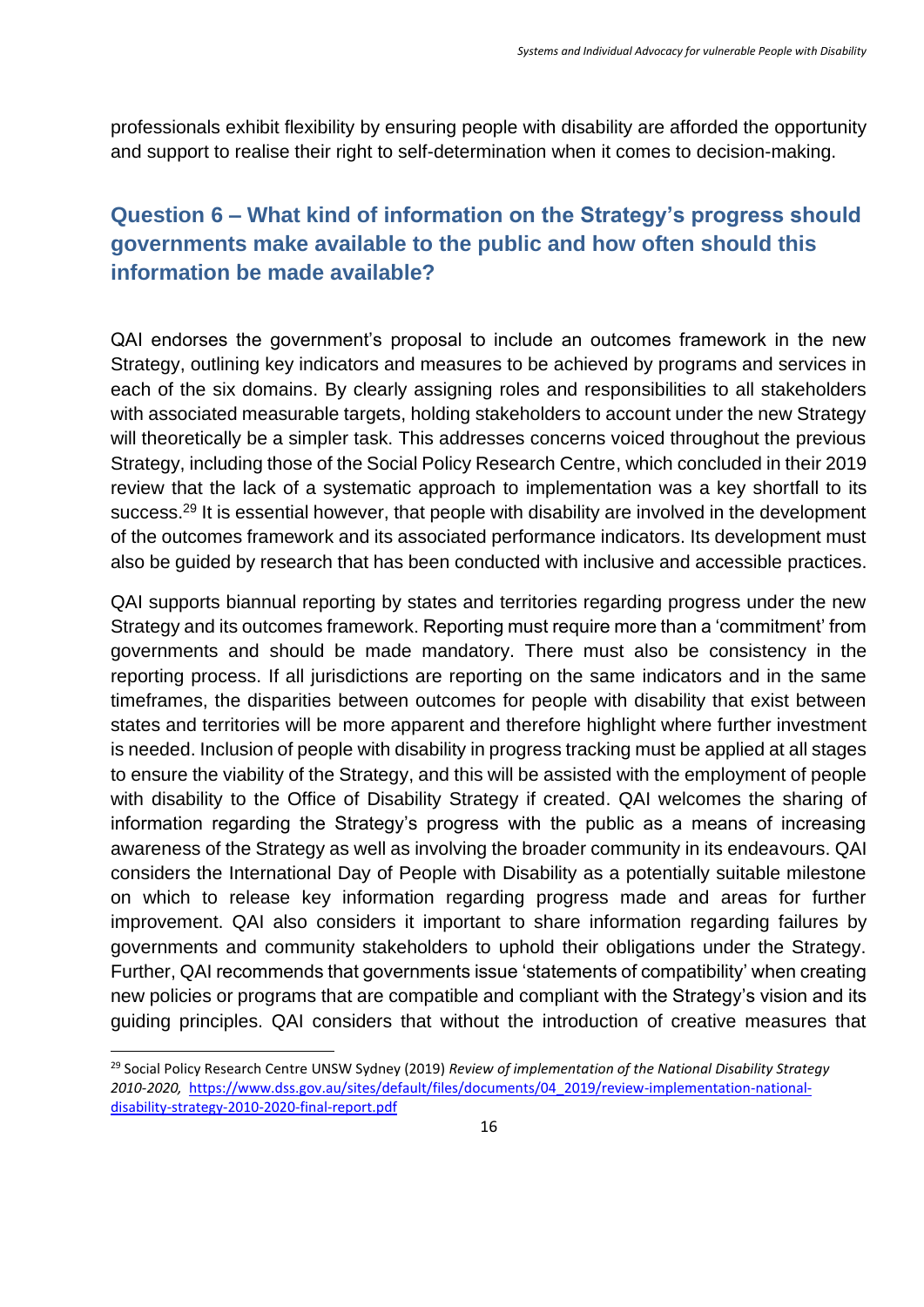impose tangible requirements on decision-makers and key stakeholders, meaningful change for people with disability will remain elusive.

# **Question 7 – What do you think of the proposal to have Targeted Action Plans that focus on making improvements in specific areas within a defined period of time?**

QAI supports the development of Targeted Action Plans which focus on improvements in specific areas within defined periods of time. QAI recommends that consultation of people with disability is expressly compelled on all Targeted Action Plans to ensure that they meet the needs and expectations of the disability community. QAI questions and calls for clarity on whether outcome measures under Targeted Action Plans will be tailored to each state and territory. A single national plan with uniform outcome targets would fail to recognise the different progress states and territories have made in relation to the six outcome areas. QAI hopes that this will be clarified through the newly proposed National Disability Data Asset (NDDA). QAI further suggests that the 'commitment' sought from governments to undertake regular policy and program evaluations should be made stronger and become mandatory. QAI calls on the government to ensure that the Targeted Action Plans remain flexible enough to adapt to and incorporate the pending outcomes from the Disability Royal Commission. The government should also reach out to non-government stakeholders and assist them in developing their own Targeted Action Plans, reflecting the whole-of-community approach desperately needed in the new Strategy.

# **Question 8 – How could the proposed Engagement Plan ensure people with disability, and the disability community, are involved in the delivery and monitoring of the next Strategy?**

QAI endorses the government's proposal to include an Engagement Plan in the new Strategy that commits to ensuring people with disability are actively involved in shaping future disability policies, programs and services. However, this *must* be genuine and not tokenistic. As referenced previously, QAI agrees with the recommendation of the Senate Committee in 2017 that suggested the development of best practice guidelines for the consultation of people with disability and their community, including recommendations around mode of consultation and frequency. The development of these guidelines could be assisted by a specific consultation process in which the views and preferences of the disability community are ascertained.